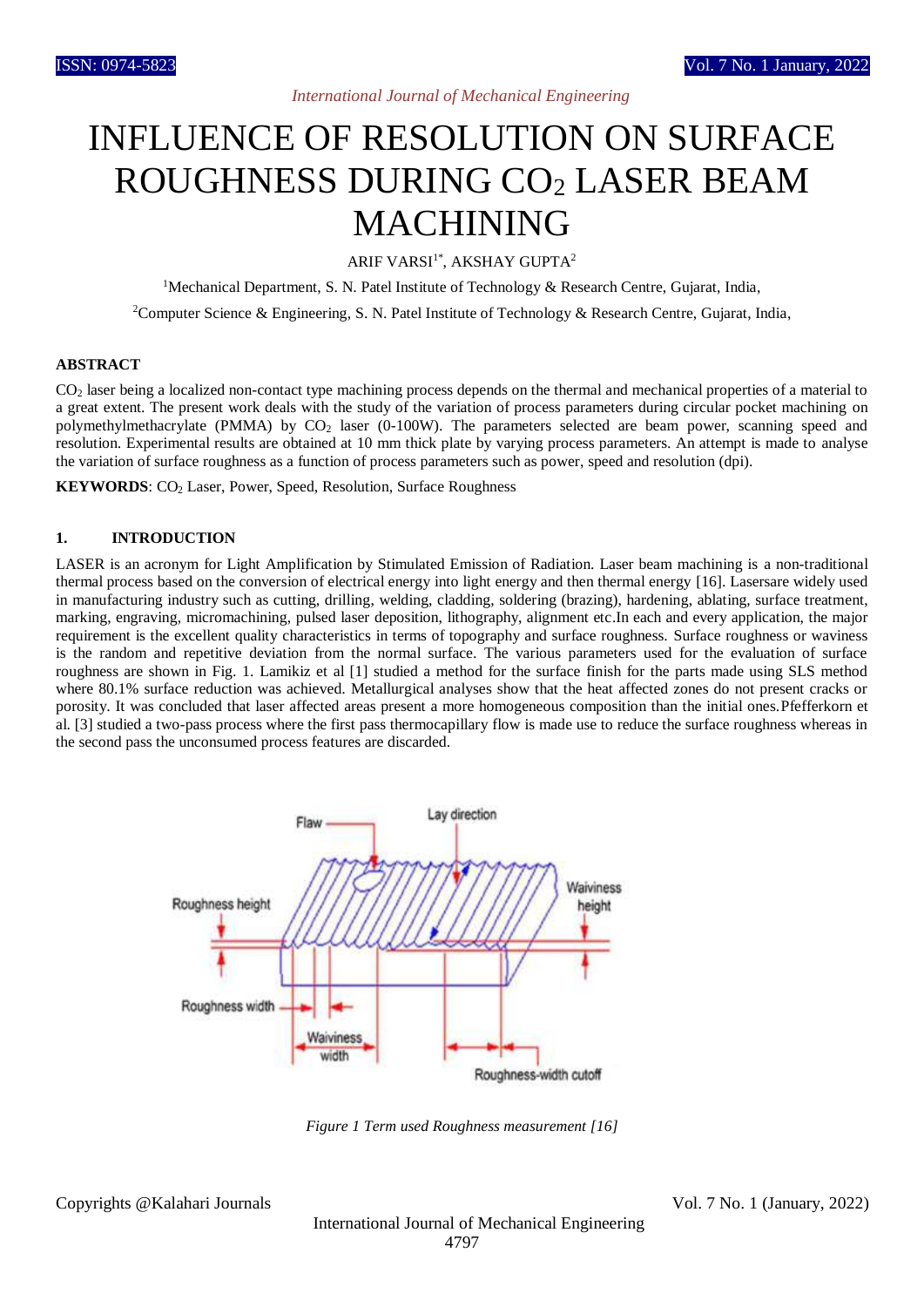Bhaduri et al [7] studied the experimental analysis of the oxidation on metal surface using X-ray photoelectron spectroscopy and glow discharge optical emission spectroscopy. A surface reduction rate of 94% is obtained using laser polishing. Fengzhou FANG [9] shows that the diffraction limit of the laser beam is one of the other major challenges indulged with laser polishing process. When the diffraction limit is less, the resolution of the beam hitting on the metal surface will be less. Thus, in order to polish metal surface more beams would be needed where in turn results in high power consumption rate. Ismail Bilicana [11] **s**tudied the PMMA ablation consisting of two steps of which the second one occurs at higher temperature. Since the laser beam cannot ablate the whole material at the mentioned speed and power settings, there leave some material at liquid state after laser passes which resolidify later. Hence the remaining surface becomes planer then before ablation. Benoit Rosa [12] adopted afive-pass strategy with 100W power and 3000 mm/min feed rate. As a result, the surface was smoothed after laser polishing process and no geometrical deviation was highlighted. The decrease of energy density enables to eliminate the geometrical deviation but increases final surface roughness. Shashi Prakash, SubrataKumar [20] developed and validated an energy balance based analytical model with experimental results for predicting microchannels profiles on PMMA substrate in multi-pass processing. Multi-Pass processing was found to be time and cost-effective method for producing smooth microchannels on PMMA. Cong Zhou et al. [23] shows that the surface quality obtained by picoseconds laser cleaning is much better than nanosecond laser cleaning. In addition, the welding experiment shows that the laser cleaning pre-treatment can effectively improve the welding quality. Andre Temler et al [28] observed that a laser-based process chain is a possible solution to increase precision and reduce production time in optics manufacturing of components with complex shaped surfaces. Tianhao Wu et al [38] observed that the multi-pass translational method not only produces a clean bottom like the static multi-pass method but can modify the cross-sectional topography to produce a clean trapezoidal micro-channel. Chao Tan et al [39] concluded that material's removal depth was proportional to the track pitch and spot moving speed. The periodic ripple structure on the surface processed by 10μs pulsed laser were formed by the superposition of materials' residual height during laser scanning.

Looking to the intense literature carried out in the direction of assessment of surface roughness during laser beam machining, a very few works has been observed for the influence of resolution (dpi) on the surface quality along-with power and speed as process parameters. Hence, the present work deals with an attempt to study the influence of process parameters such as power, speed and resolution on the surface roughness on PMMA. Also, a statistical model is developed to establish the relation between input parameters and surface roughness which will serve as a base for carrying out roughness estimation with the given parameters.

# **2. EXPERIMENTATION AND MEASUREMENTS**

Polymethylmethacrylate (PMMA) or acrylic is used as a work piece material. Acrylic is a transparent thermoplastic material with outstanding strength, stiffness, optical clarity, melting and boiling properties. This material has good capacity of to absorb  $CO<sub>2</sub>$ laser radiation incident on it. Cylindrical cavities of 10 mm diameter were machined on the material with the help of 100 W  $CO<sub>2</sub>$ laser (Model: SIL) as shown in Fig. 2.



# *Figure2 Experimental setup*

Honeycomb table shown in Fig. 2 is an ideal option designed for straightness and flatness for cutting or engraving thin and soft materials as it offers a very flat working area. It also redirects exhaust air flow below and above the material for better smoke removal and dissipates the heat. Auto Focus gauge adjusts the laser engraver to the precise focal point on the engraving area automatically. The Auto Focus is the most effective lens focusing tool that prevents human error when exact measurement of distance from the surface of the working material is needed. The process parameters selected for machining cylindrical blind cavities on PMMA were laser power, scanning speed and resolution as shown in Table 1.Using the concept of full factorial methodology, experiments were carried out on PMMA and the machined specimen appears as shown in Fig. 3.

Copyrights @Kalahari Journals Vol. 7 No. 1 (January, 2022)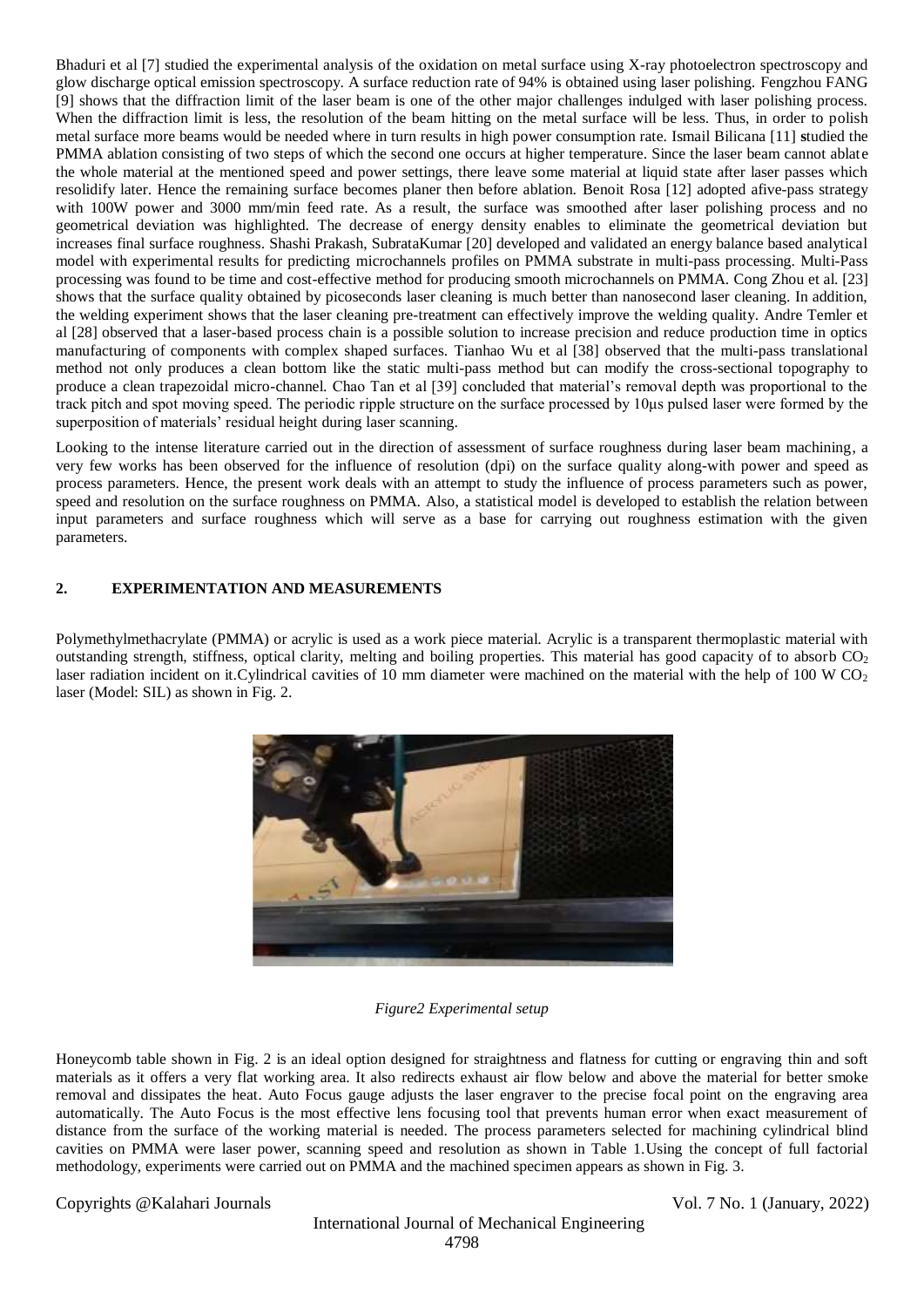| Table 1 Range of parameters |     |     |     |  |  |
|-----------------------------|-----|-----|-----|--|--|
| Power in W                  | 25  | 50  | 75  |  |  |
| Speed in mm/s               | 100 | 200 | 300 |  |  |
| <b>Resolution in dpi</b>    | 100 | 200 | 300 |  |  |

Power/Speed **Resolution** 

*Figure 3 Machined specimen*

The measurement of surface roughness was carried out on the machined cavities using stylus-tip type surface roughness tester. The working schematic as well as measurement process is shown in Fig. 4 and Fig. 5 respectively. With contact type roughness setup, a stylus tip makes direct contact with the surface of the cavities. The detector tip is equipped with a cone-shaped stylus tip, which traces the surface and electrically detects the vertical motion of the stylus. As the stylus tracks the surface peaks and valleys, its vertical motion is converted to a time varying electrical signal that represents surface profile.



*Figure 4 Schematic of surface roughness measurement*



*Figure 5 Surface roughness measurement process*

Copyrights @Kalahari Journals Vol. 7 No. 1 (January, 2022)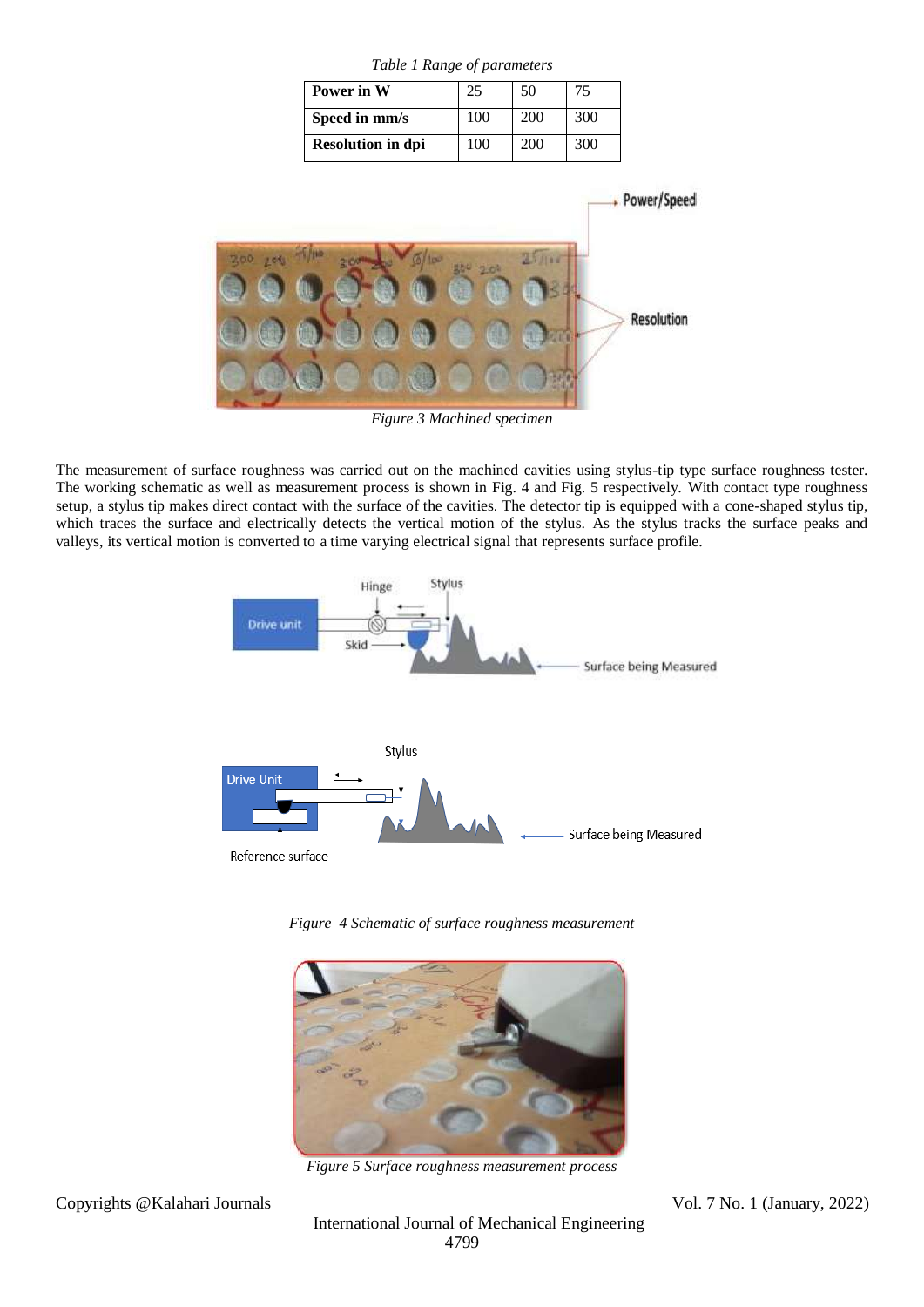#### **3. RESULTS AND DISCUSSIONS**

Since the laser is proportionally pulsed, the power selected in Table 1 represents how long the laser remains ON for each laser pulse fired. Basically, the power setting is directly related to how deep the engraving will be. Speed setting controls how fast the motion system moves when cutting or engraving straight lines as a percentage of the maximum speed per second of the system. The resolution as a process parameter indicates the number of dots per inch (dpi).Applying full factorial methodology on the design matrix as shown in Table 1, the number of runs required to carry out on laser machine turns out to be 27. For the machined specimen shown in Fig. 3, the measurement of surface roughness is carried out by stylus type roughness tester shown in Fig. 5. The observations collected from the measurement process are shown in Table 2.

| Sr. No.        | <b>Power</b> | <b>Speed</b> | <b>Resolution</b> | <b>Roughness</b> |
|----------------|--------------|--------------|-------------------|------------------|
|                | (W)          | (mm/s)       | (dpi)             | (micron)         |
| $\mathbf{1}$   | 25           | 100          | 100               | 12.3             |
| $\overline{2}$ | 25           | 100          | 200               | 10.9             |
| 3              | 25           | 100          | 300               | 8.5              |
| $\overline{4}$ | 25           | 200          | 100               | 11.6             |
| $\overline{5}$ | 25           | 200          | 200               | 10.5             |
| 6              | 25           | 200          | 300               | 9.7              |
| $\overline{7}$ | 25           | 300          | 100               | 29.5             |
| $\overline{8}$ | 25           | 300          | 200               | 21.7             |
| $\overline{9}$ | 25           | 300          | 300               | 14.1             |
| 10             | 50           | 100          | 100               | 14.8             |
| 11             | 50           | 100          | 200               | 12.1             |
| 12             | 50           | 100          | 300               | 10.7             |
| 13             | 50           | 200          | 100               | 32.4             |
| 14             | 50           | 200          | 200               | 12.1             |
| 15             | 50           | 200          | 300               | 8.3              |
| 16             | 50           | 300          | 100               | 16.4             |
| 17             | 50           | 300          | 200               | 15.5             |
| 18             | 50           | 300          | 300               | 14.4             |
| 19             | 75           | 100          | 100               | 17.8             |
| 20             | 75           | 100          | 200               | 14.9             |
| 21             | 75           | 100          | 300               | 12.5             |
| 22             | 75           | 200          | 100               | 15.1             |
| 23             | 75           | 200          | 200               | 9.9              |
| 24             | 75           | 200          | 300               | 6.6              |
| 25             | 75           | 300          | 100               | 31.1             |
| 26             | 75           | 300          | 200               | 15.4             |
| 27             | 75           | 300          | 300               | 13.6             |



#### **3.1 Effect of Power on Surface Roughness:**



# ROUGHNESS(MICRON)

*Figure 6 Variation of surface roughness with power*

Copyrights @Kalahari Journals Vol. 7 No. 1 (January, 2022)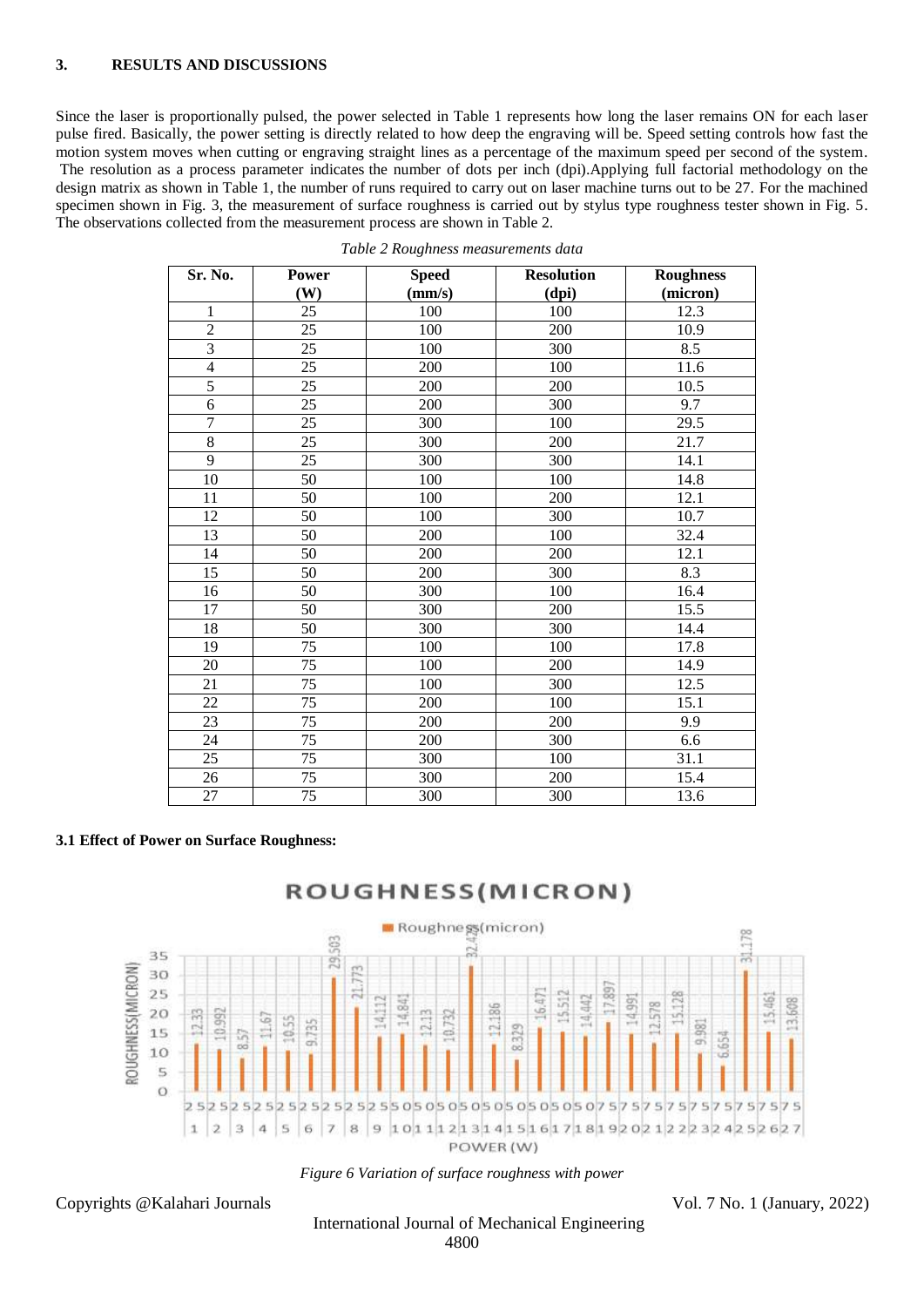Roughness mainly depends upon the power level. Here Experiment was carried out with three power levels 25W, 50W, and 75W. As per Table 2, roughness measured at power level 25W was in the range of 8.57 to 29.503microns. which is the highest amount of roughness measured in the experiment. With power level 50W, the roughness was in the range of 8.329 to 32.429 microns. It had given lower surface roughness than 25W. With power level 75W, Surface roughness was in the range of 6.654 to 31.178microns. This power level showed the least amount of surface roughness. Although roughness depends upon a combination of all input parameters, it is observed that with a higher power level, material can achieve minimum surface roughness.

#### **3.2 Effect of Speed on Surface Roughness:**

Speed controls how fast the laser will pass from one point to another. So, laser will have more time machining with lower speeds. Therefore, it gives better surface roughness. In experiment we achieved similar kind of results. For experiment, speeds taken were 100 mm/s, 200 mm/s and 300 mm/s. with 100 mm/s roughness measured to be in range 8.57 to 17.897 microns. Surprisingly for 200 mm/s, roughness range was between 6.654 to 15.128.for 300 mm/s, Surface roughness observed to be in range of 13.608 to 31.178 microns. Roughness observed to be increasing with increase in speed. Least amount of speed observed with 200 mm/s with 75W power and 300 dpi.



*Figure7 Variation of surface roughness with speed*

#### **3.3 Effect of Resolution on Surface Roughness:**



#### *Figure8 Variation of surface roughness with resolution*

Resolution is dots per inch, which will determine the amount of laser dots in a unit area. With the increase in resolution(dpi) surface roughness value tends to decrease. For this experiment resolution was set by 100, 200, and 300dpi. For 100dpi roughness range was observed between 11.67 to 32.429 microns. Roughness values were highest with the 100dpi. For 200dpi, the roughness range was observed to be between 10.992 to 21.773 microns. for 300dpi, the roughness was in the least amount and in the range of 6.654 to 14.442 microns. As the theory suggest, result achieved were same.

Copyrights @Kalahari Journals Vol. 7 No. 1 (January, 2022)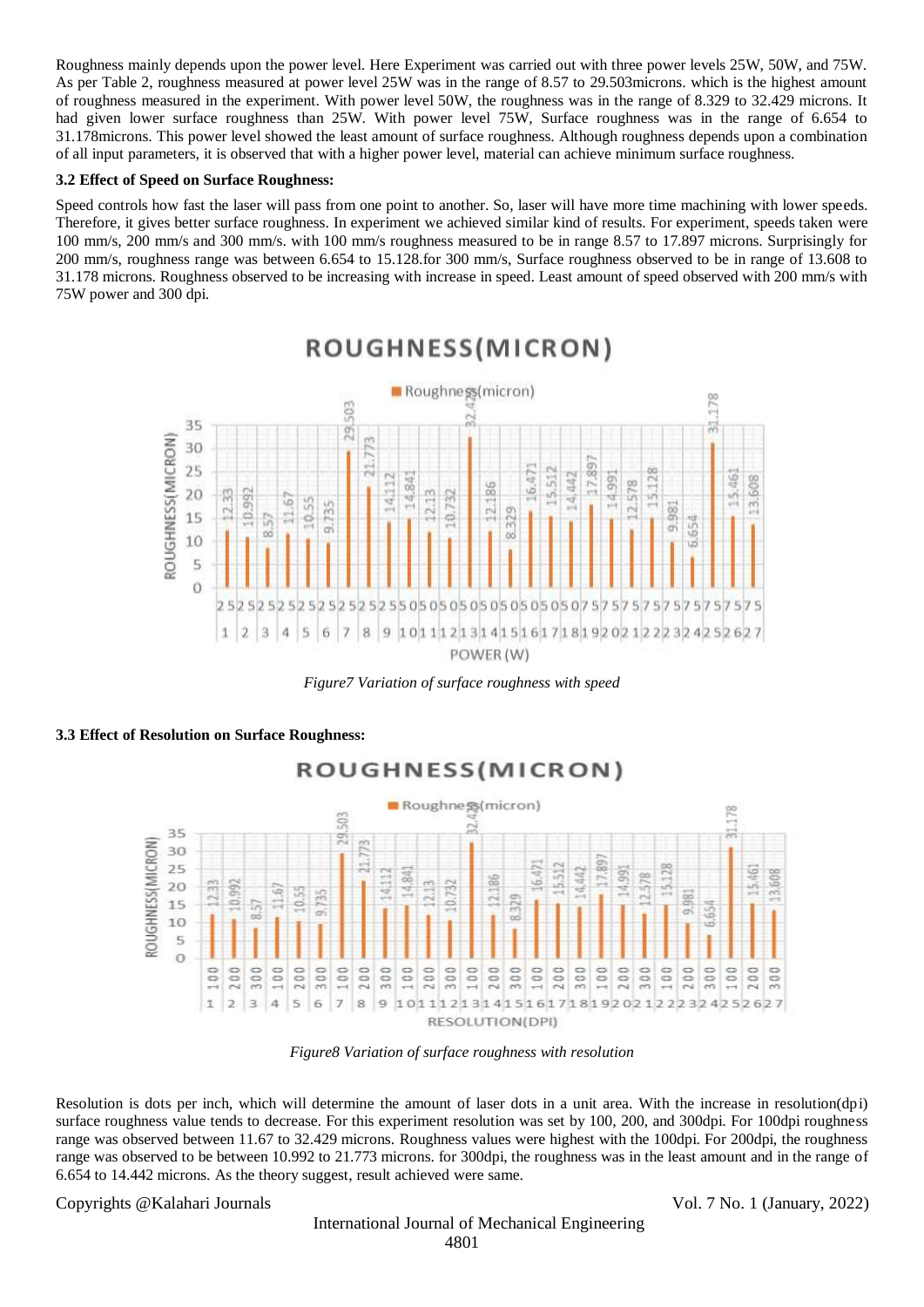#### **3.4 Analysis of Variance (ANOVA)**

Analysis of variance is utilised to determine the LBM parameter levels in order to minimize the surface roughness of the cavity machined.Fig. 9 shows the response of optimum combination of parameters i.e. Power (W), Speed (mm/s) and resolution (dpi) for LBM which provides maximum value of suface roughness in ANOVA.



*Figure 9 Mean Effective plots for surface roughness*

Residual plots are used to evaluate the data problem is non-random variation, higher-order relationship, non-normality, nonconstant variance, and outliers. It is shown in Fig.10 that residual plots for surface roughness are in an approximately straight line in a normal probability plot. These are approximately symmetric in nature of the histogram shown and the residual is normally distributed. The histogram identifies that the mean and median are closed, the data are fairly balanced or symmetric, too on each side. The residual process is a constant variance and is to be scattered randomly around the zero variance is plotted to mirror effect. The residual exhibit has no clear pattern and there is no error to the time or data collection order. If the P-values are less than 0.005 then particular parameter is considered to be highly statistically significant. Here resolution is considered to be most significant parameter.

#### **3.5 Regression Analysis**

Regression model are used for the response parameter prediction and is to be derived to using regression analysis. It is a mathematical measure to find an average relationship between two or more variables in their original unit of the data. It is a statistical tool to investigate relation of the variables. In regression analysis, two types of variables are predicted whose dependent variable and prediction values are independent.



*Figure 10 Residual plots for surface roughness*

Copyrights @Kalahari Journals Vol. 7 No. 1 (January, 2022)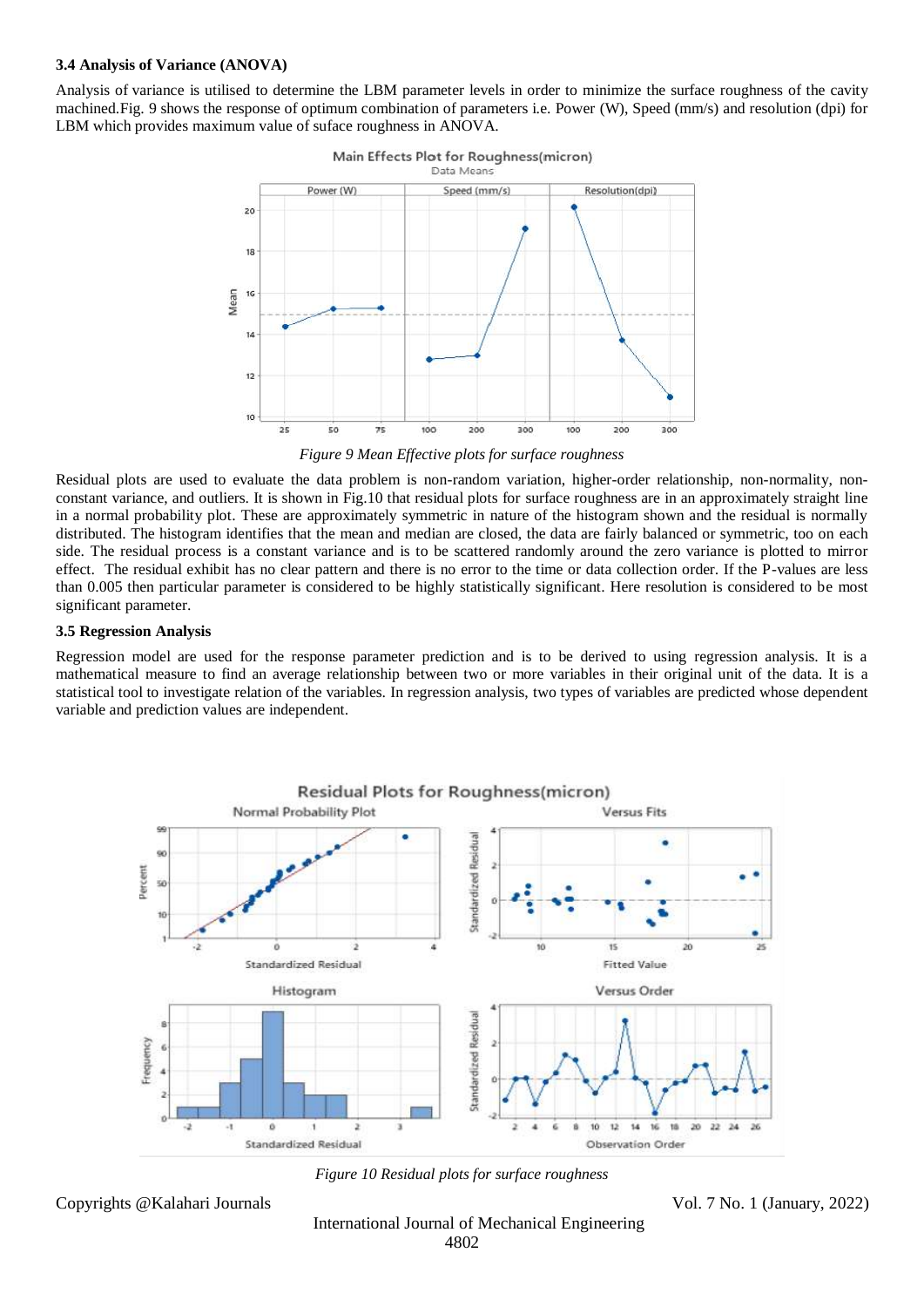*Table 3 ANOVA table for surface roughness*

| <b>Source</b>              | DF       | Adj SS  | Adj MS  | <b>F-Value</b> | <b>P-Value</b> |
|----------------------------|----------|---------|---------|----------------|----------------|
| Power $(W)$                | $\gamma$ | 4.80    | 2.398   | 0.10           | 0.909          |
| Speed (mm/s)               |          | 234.09  | 117.044 | 4.69           | 0.021          |
| <b>Resolution</b><br>(dpi) | റ        | 400.08  | 200.038 | 8.01           | 0.003          |
| <b>Error</b>               | 20       | 499.54  | 24.977  |                |                |
| <b>Total</b>               | 26       | 1138.50 |         |                |                |

Residual plots are used to evaluate the data problem of non-random variation, higher order relationship, non-normality, nonconstant variance and outliers. It is shown in Fig 11 that residual plots for Surface roughness in approximately straight line in normal probability plot and approximately symmetric nature of histogram and the residual is normally distributed.

If the P-values are less than 0.005 then particular parameter is considered to be highly statistically significant. Here resolution's Pvalue is 0.001 therefore it is considered to be most significant parameter. Final statistical models for the hardness, it can be used for prediction of the response and is to be given by following equation.

Regression Equation for Surface roughness

Roughness(micron) =  $16.89 + 0.0183$  Power (W) + 0.0317 Speed (mm/s) - 0.0459 Resolution(dpi)



Residual Plots for Roughness(micron)

*Figure 11 Residual plot of Regression Analysis for surface roughness*

| Table 4 Regression analysis of surface roughness |  |  |
|--------------------------------------------------|--|--|
|                                                  |  |  |
|                                                  |  |  |

| <b>Source</b>              | DF | Adj SS  | Adj MS  | <b>F-Value</b> | <b>P-Value</b> |
|----------------------------|----|---------|---------|----------------|----------------|
| <b>Regression</b>          | 3  | 564.11  | 188.036 | 7.53           | 0.001          |
| Power $(W)$                |    | 3.77    | 3.773   | 0.15           | 0.701          |
| Speed (mm/s)               |    | 180.49  | 180.494 | 7.23           | 0.013          |
| <b>Resolution</b><br>(dpi) |    | 379.84  | 379.841 | 15.21          | 0.001          |
| <b>Error</b>               | 23 | 574.39  | 24.974  |                |                |
| <b>Total</b>               | 26 | 1138.50 |         |                |                |

Copyrights @Kalahari Journals Vol. 7 No. 1 (January, 2022)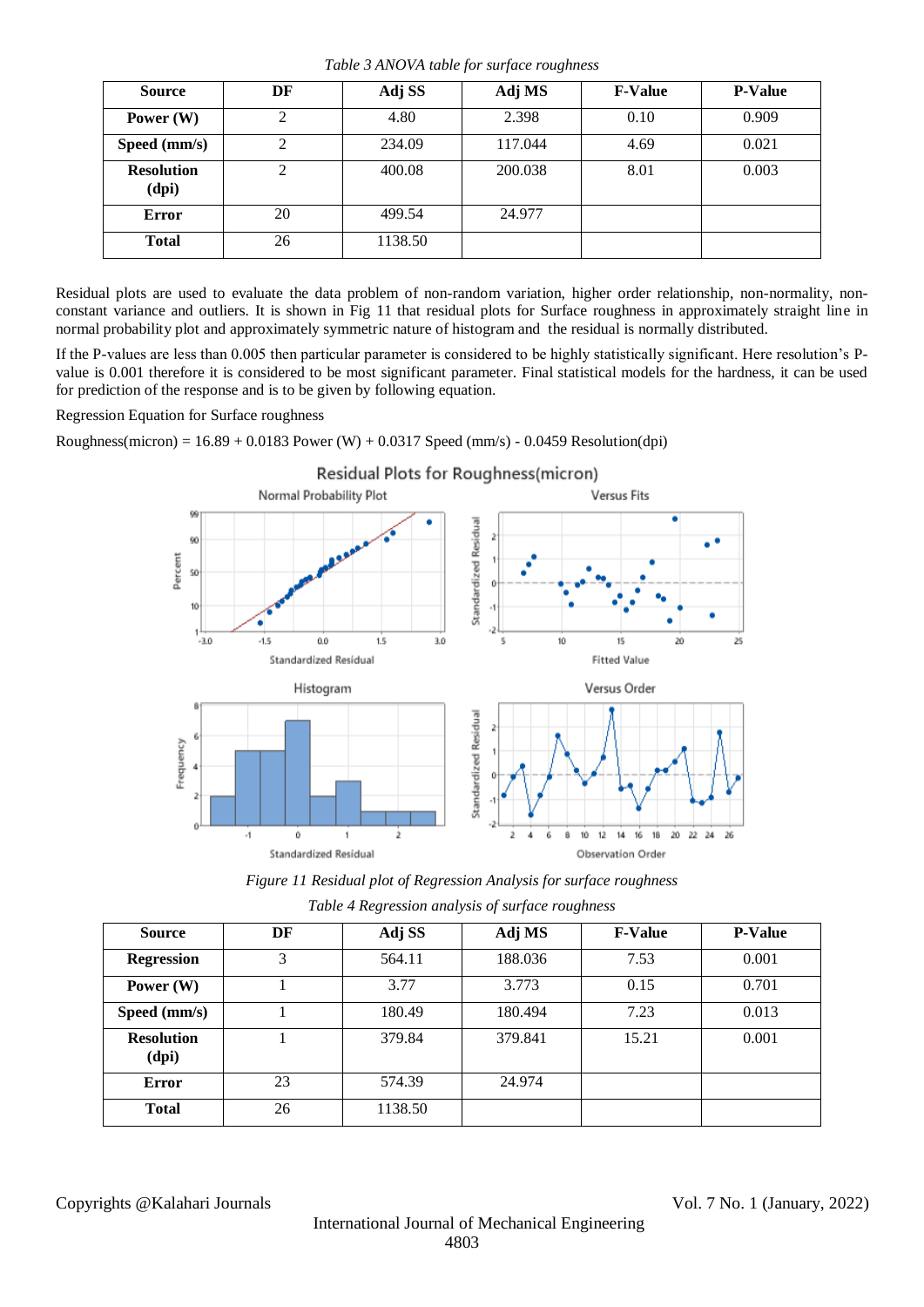# **4. CONCLUSION**

- CO<sub>2</sub> laser machining of PMMA might be a good method overcoming complexity and cost issues with respect to material selection.
- The experiments carried out during the reported work includes laser raster cutting of acrylic specimens by varying cutting parameters like Power (P), Speed (V) and resolution (dpi). The set of data obtained was useful in developing a statistical model of surface roughness for various combinations of speed, power and resolution.
- It was found that surface roughness decreases with increase in resolution (dpi).
- In this experiment for increase power 75 W, speed 200 mm/s and resolution 300 dpi using input parameter then it's effect of surface roughness is 6.654 micron (minimum value of surface roughness in this process). So, resolution increase then roughness is decrease.

## **REFERENCES**

- 1 Lamikiz A, Sánchez J A, López de Lacalle L N (2007) "Laser polishing of parts built up by selective laser sintering" International Journal of Machine Tools and Manufacture, 47(12–13):2040-2050.
- 2 Jang P R, Jang T S, Kim N C (2016)"Laser micro-polishing for metallic surface using UV nano-second pulse laser and CW laser" International Journal of Advanced Manufacturing Technology, 85(9–12): 2367–2375.
- 3 Pfefferkorn F E, Duffie N A, Li X (2013)"Improving surface finish in pulsed laser micro polishing using thermocapillary flow" CIRP Annals-Manufacturing Technology, 62(1): 203–206.
- 4 Brinksmeier E, Riemer O, Gessenharter A (2004) "Polishing of structured molds" CIRP Annals-Manufacturing Technology, 53(1): 247–250.
- 5 Martan J, Cibulka O, Semmar N (2006) "Nanosecond pulse laser meltinginvestigation by IR radiometry and reflectionbased methods" Applied Surface Science, 253(3): 1170–1177.
- 6 Rosa B, Mognol P, Hascoët J (2015) "Laser polishing of additive laser manufacturing surfaces" Journal of Laser Applications, 27(S2): S29102.
- 7 Bhaduri D, Penchev P, Batal A (2017) "Laser polishing of 3D printed mesoscale components" Applied Surface Science, 405: 29–46.
- 8 Chang C S, Chung C K, Lin J F (2016) "Mechanical properties and tribological results of the SKD 61 tool steel with prior heat treatment affected by the deposited energy of continuous wave laser micro-polishing", Journal of Materials Processing Technology, 234: 177–194.
- 9 FengzhouFang,Arun Krishnan(2019) "Review on mechanism and process of surface polishing using lasers Front" Mech. Eng., 14(3): 299–319.
- 10 Jonas Holmberg, Johan Berglund, Anders Wretland, Tomas Beno (2019) "Evaluation of surface integrity after high energy machining with EDM,laser beam machining and abrasive water jet machining of alloy 718" The International Journal of Advanced Manufacturing Technology, 100:1575–159.
- 11 Ismail Bilicana, Mustafa Tahsin Guler "Assessment of PMMA and polystyrene based microfluidic chips fabricated using CO<sup>2</sup> laser machining", Applied Surface Science, 534.
- 12 Benoit Rosa, Pascal Mognol, and Jean-yvesHascoët(2015) "Laser polishing of additive laser manufacturing surfaces" Journal of Laser Applications, 27 (S2) 9102.
- 13 Arif M. Varsi , and Abdul Hafiz Shaikh (2019)"Experimental and statistical study on kerf taper, angle during CO2 laser cutting of thermoplastic material", 03, 2010.
- 14 A AShaikh, A M Varsi(2014) "Investigation on Depth of Cut by Varying Cutting Parameters for Single Pass Cutting On CO2 Laser", International Journal of Innovative Research in Science, Engineering and Technology, 3, 9,2319-8753.
- 15 FlavianaTagliaferria, Giacomo Leopardia, Ulrich Semmlerc, Michael Kuhlc, BiagioPalumbob (2013) "Study of the Influences of Laser Parameters on Laser Assisted Machining Processes" Procedia CIRP 8 ( 2013 ) 170 – 175.
- 16 K. Rajesh, V.V. Murali Krishnam Raju, S. Rajesh, N. Sudheer Kumar Varma (2019) "Effect of process parameters on machinability characteristics of  $CO<sub>2</sub>$  laser process used for cutting SS-304 Stainless steels" ICAST, 214-785.
- 17 AgnelD'Souza, I.A. Palani, SanidhyaNaikwad, Padmanabhan R, Shanmugam S, HarshadNatu, Swamy (2015) "Parametric Investigation in Laser Forming of 8mm FE-410 Plate using High Power CO2 Laser and Its Bend Angle Prediction" Materials Today: Proceedings, 2,2214-7853.
- 18 Subhasisa Nath, David G. Waugh, Andy J.Pitman (2020) "CO2 laser interactions with wood tissues during single pulselaser incision" Optics and Laser Technology, 126.
- 19 Shashi Prakash, SubrataKumar (2017) "Experimental Investigation and analytical modeling of multi-pass CO2 laser processing on PMMA", [Precision Engineering,](https://www.infona.pl/resource/bwmeta1.element.elsevier-e285c8a2-d1d1-3b04-8c25-a066571e880b/tab/jContent) 49, 220-234.
- 20 Jingnan Zhao, Pranav Shrotriya(2017) "Hybrid CO2 laser waterjet heat (LWH) treatment of bindered boron nitride composites with hardness improvement" Ceramics International, 43 (11) .
- 21 Tian Zhang, Masoud Jafari (2020) "CO2 capture and storage monitoring based on remote sensing techniques", Journal of Cleaner Production, 281, 124409.
- 22 Cong Zhou, HonggengLi,Genyu Chen (2020) "Effect of single pulsed picosecond and 100 nanosecond laser cleaning on surface morphology and welding quality of aluminum alloy", Optics and Laser Technology, 127.
- 23 Jiuying Chen, Zhenyu Xu (2016) "Measurement of CO2 concentration at hightemperature based on tuneable diode laser absorption spectroscopy", [Infrared Physics & Technology,](https://www.infona.pl/resource/bwmeta1.element.elsevier-677efa61-2dcb-3211-a07a-49bf20bb6864/tab/jContent) [80,](https://www.infona.pl/resource/bwmeta1.element.elsevier-677efa61-2dcb-3211-a07a-49bf20bb6864/tab/jContent/facet?field=%5ejournalYear%5ejournalVolume&value=%5e_02017%5e_00080) 131-137 .
- 24 Shashi Prakash, Subrata Kumar (2020) "Determining the suitable CO2 laser-based technique for microchannel fabrication on PMMA" [Optics & Laser Technology](https://www.researchgate.net/journal/Optics-Laser-Technology-0030-3992) 139(2):107017.

Copyrights @Kalahari Journals Vol. 7 No. 1 (January, 2022)